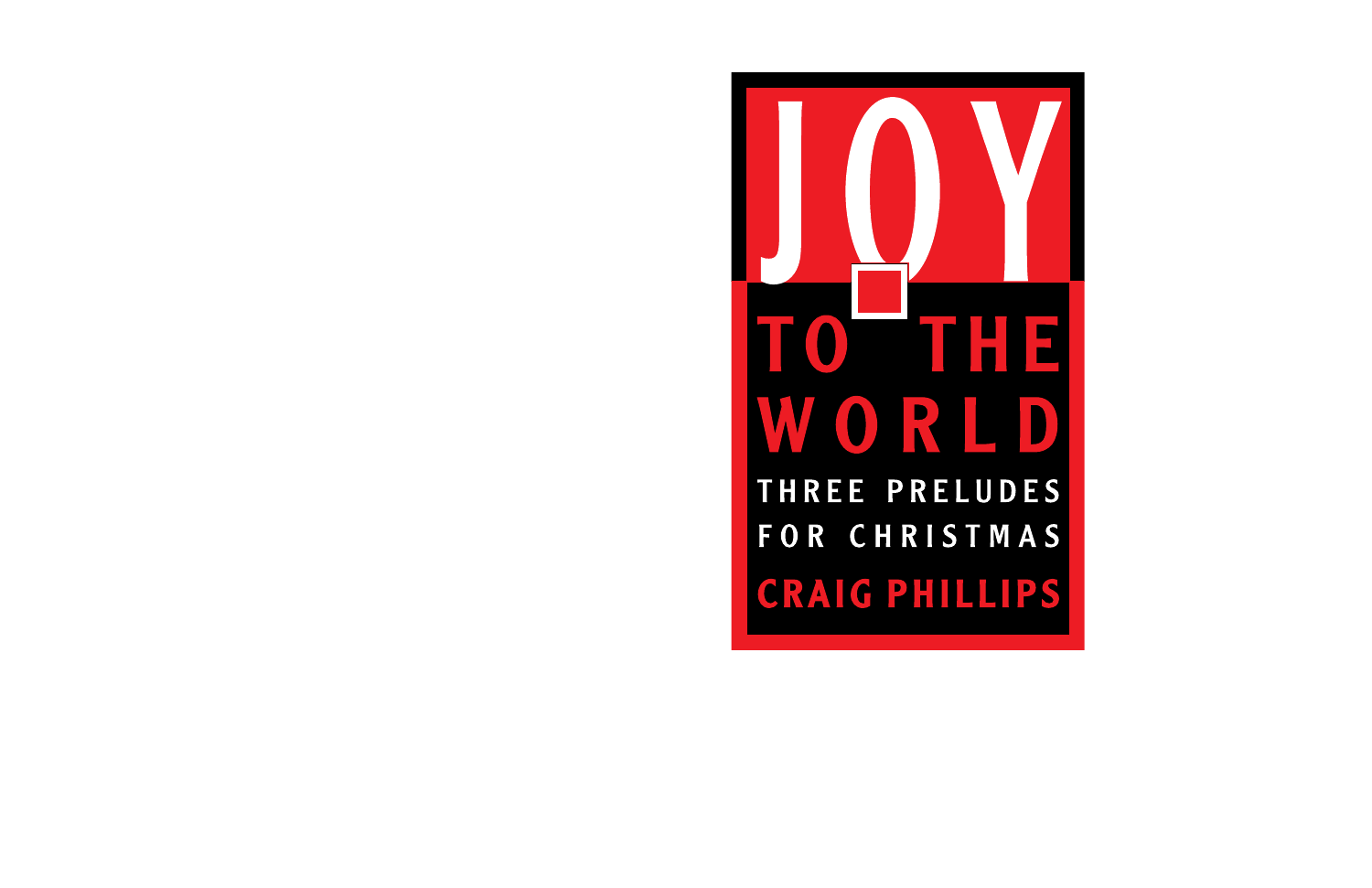## DIVINUM MYSTERIUM



© 1996 Selah Publishing Co., Inc. All rights reserved. Printed in the U.S.A. on recycled paper. *It is illegal to photocopy this music.* **www.selahpub.com**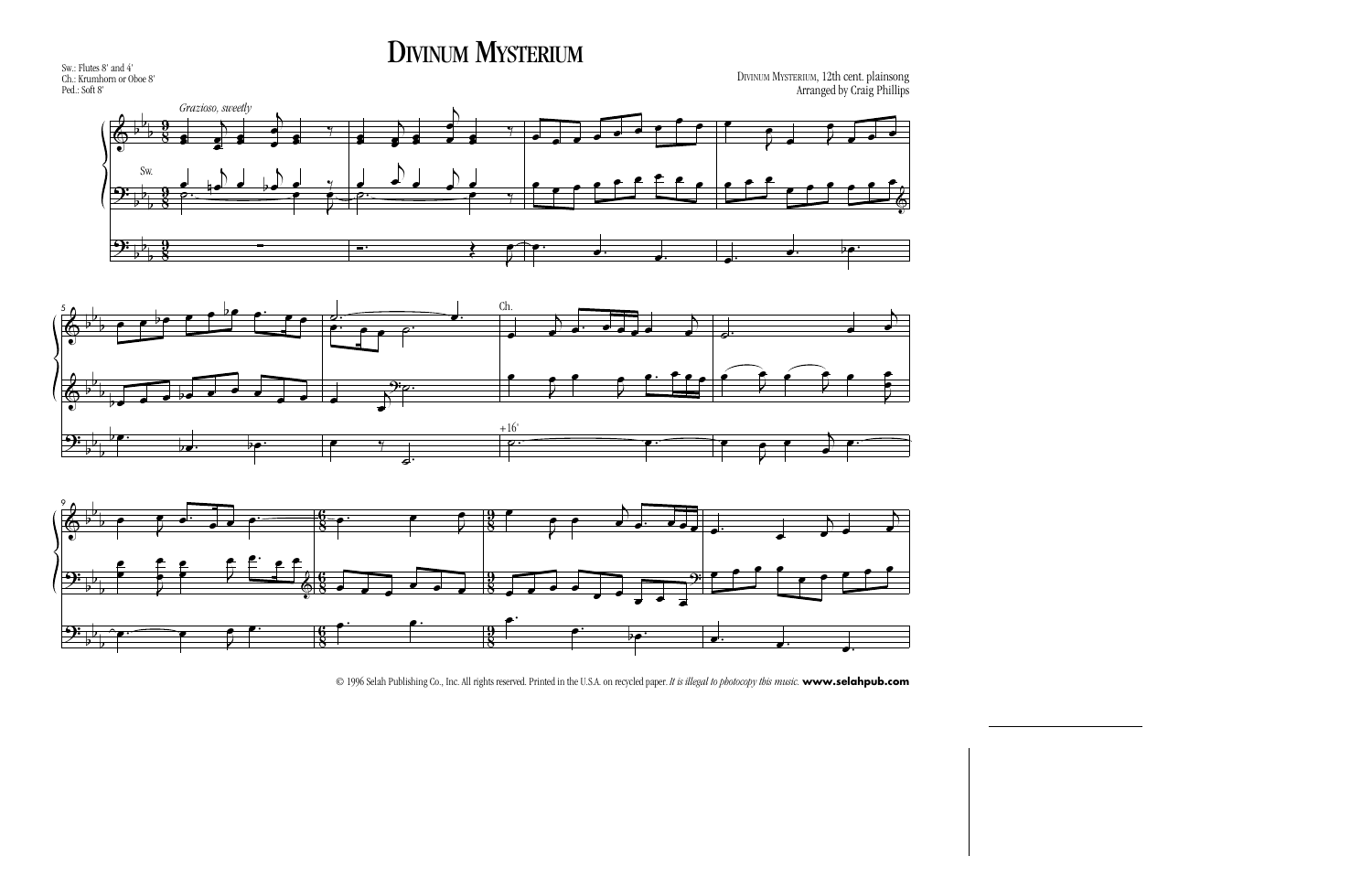## FOREST GREEN







Phillips–Joy to the World: Three Preludes for Christmas–5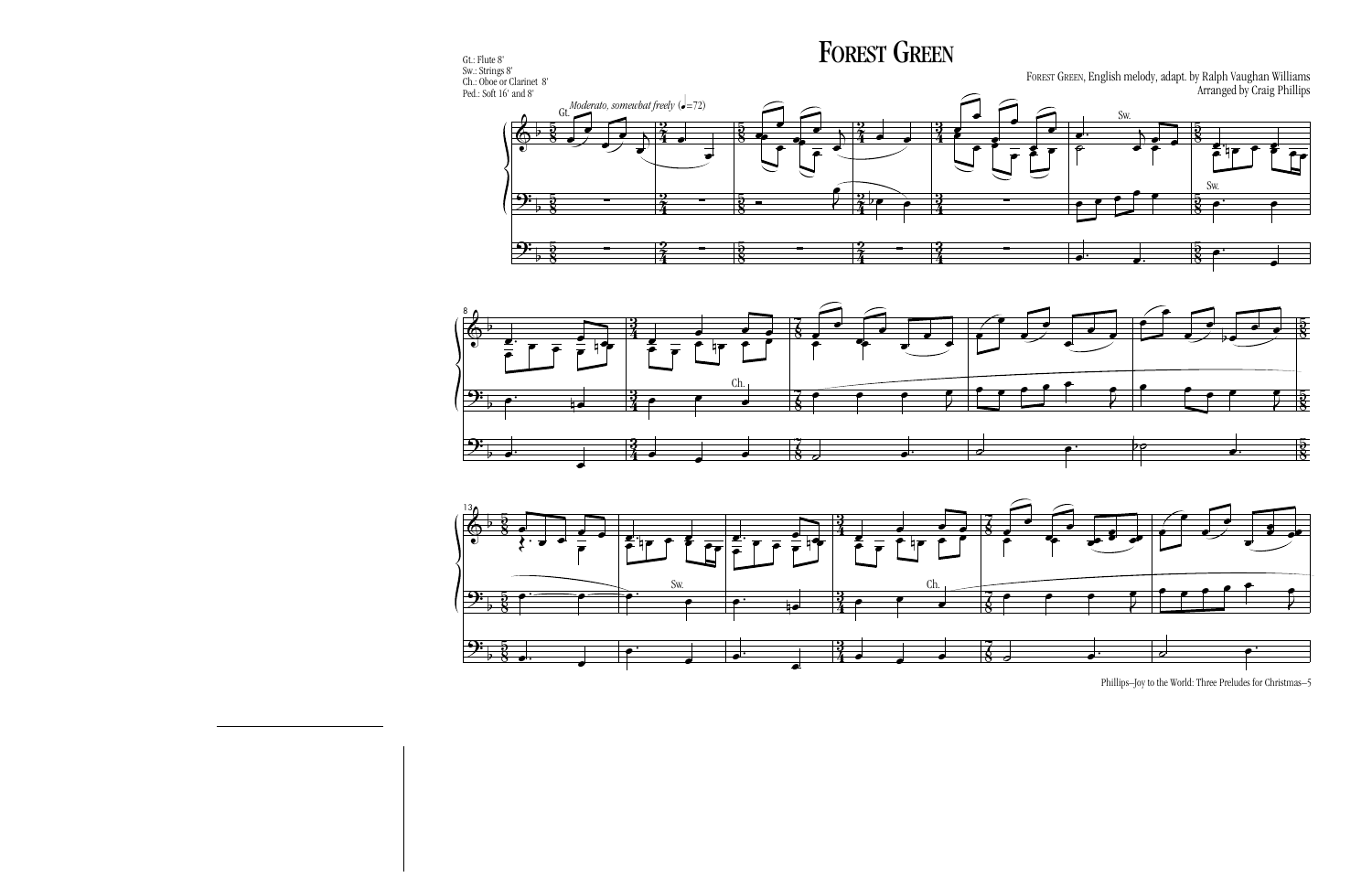Toccata on ANTIOCH



#



ANTIOCH, Lowell Mason, 1848





 $\frac{1}{\sqrt{2}}$ #

 $\frac{1}{\sqrt{2}}$ 

#

&